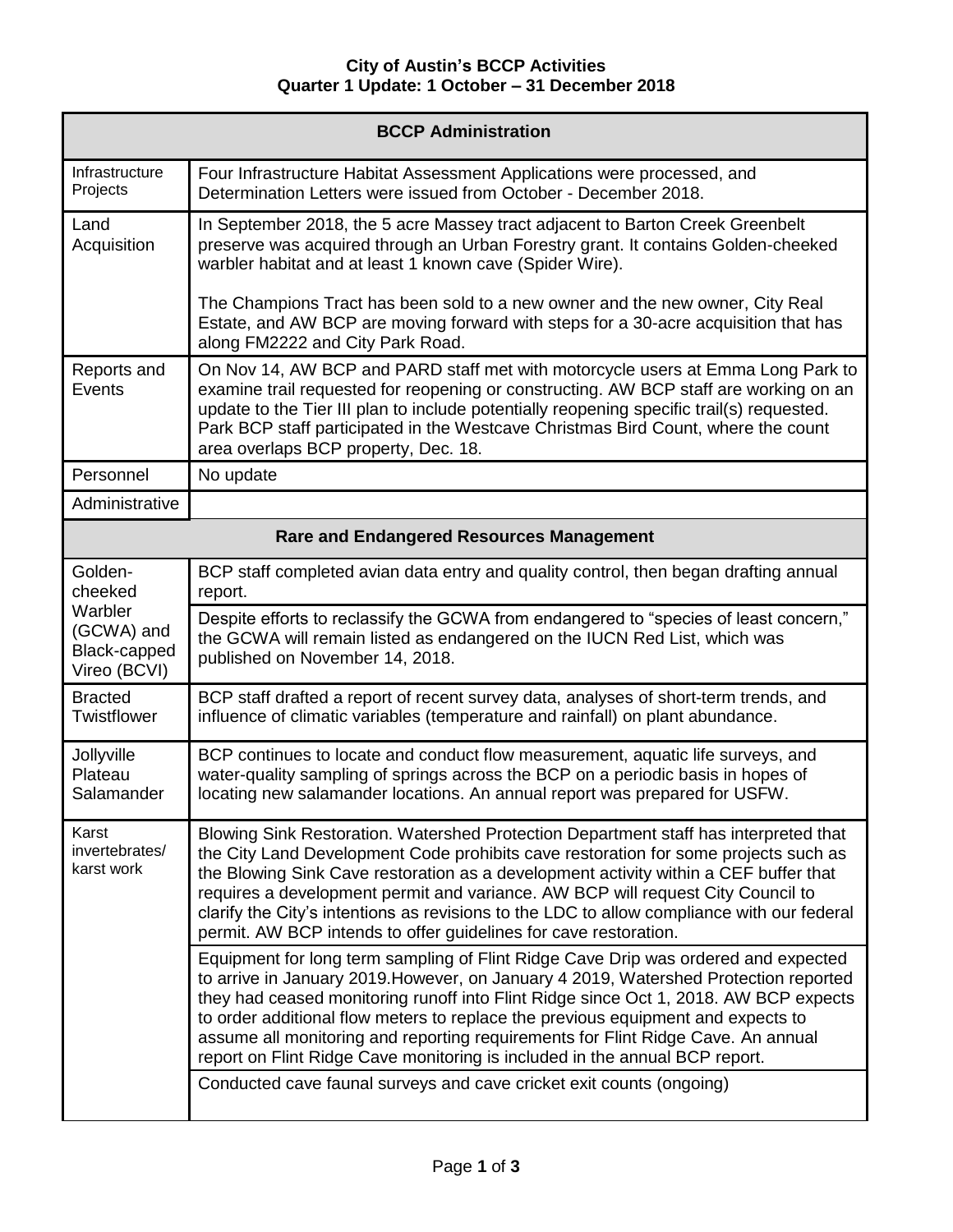Г

Т

|                                                      | Conducted cave excavation and restoration work at several sites. Locating and<br>assessing undocumented karst features (ongoing), currently focusing on Rollingwood<br>and Balcones National Wildlife Refuge Karst Faunal Regions, where staff have<br>excavated a feature discovered by FWS staff, the new feature has been excavated<br>down to a stream passage and rare troglobitic and stygobitic species have been<br>observed and collected for species identification. A survey for potential caves was<br>conducted on Circle C Ranch at Slaughter Creek Park to locate addition caves for<br>substitution or education. AW Wildlands staff and contractors worked to remove trash<br>from several likely caves on Hudson WQPL in Hays County in order to potentially open<br>new karst ecosystem habitat and increase recharge quantity and quality. Two new<br>caves were discovered on AW BCP Park West preserve by removing fill.<br>Air monitoring of three caves (Irelands, Whirlpool and Grassy Cove) is continuing<br>through Zara Environmental. An update on results to date is included in the annual<br>BCP report. The monitoring is intended to study cycles and sources of carbon dioxide<br>and airflow, improve cave safety, and examine effects on the cave ecosystem. |  |
|------------------------------------------------------|---------------------------------------------------------------------------------------------------------------------------------------------------------------------------------------------------------------------------------------------------------------------------------------------------------------------------------------------------------------------------------------------------------------------------------------------------------------------------------------------------------------------------------------------------------------------------------------------------------------------------------------------------------------------------------------------------------------------------------------------------------------------------------------------------------------------------------------------------------------------------------------------------------------------------------------------------------------------------------------------------------------------------------------------------------------------------------------------------------------------------------------------------------------------------------------------------------------------------------------------------------------------------------------------------|--|
| <b>Plant and Animal Control</b>                      |                                                                                                                                                                                                                                                                                                                                                                                                                                                                                                                                                                                                                                                                                                                                                                                                                                                                                                                                                                                                                                                                                                                                                                                                                                                                                                   |  |
| <b>Mammals</b>                                       | 11 white-tailed deer and 20 hogs were removed by contractors and City staff this<br>quarter.                                                                                                                                                                                                                                                                                                                                                                                                                                                                                                                                                                                                                                                                                                                                                                                                                                                                                                                                                                                                                                                                                                                                                                                                      |  |
| Red-imported<br>fire ants and<br>Tawny crazy<br>ants | Tawny crazy ants continue to be monitored per established protocol from Section 6<br>grant.                                                                                                                                                                                                                                                                                                                                                                                                                                                                                                                                                                                                                                                                                                                                                                                                                                                                                                                                                                                                                                                                                                                                                                                                       |  |
| Soft ticks/<br>Relapsing<br>Fever                    | AW BCP staff are monitoring caves in the Austin area for soft ticks to improve public<br>safety and study means for discouraging their habitation of caves. A newly acquired<br>BCP preserve cave (Spider Wire) was discovered to contain soft ticks that contain<br>bacteria transmitting relapsing fever, temporarily ceasing cave restoration operations<br>there. AW BCP staff continue to work with Texas State University, Baylor College of<br>Medicine, Austin Health Department, and Center for Disease Control to study factors<br>influencing the expansion of soft ticks in the Austin area. AW BCP staff placed warning<br>signs at both Bullet Cave on Barton Creek and gated Live Oak Cave in the Village of<br>Western Oaks Karst Preserve and Watershed Management Area to alert the public for<br>possible hazards.                                                                                                                                                                                                                                                                                                                                                                                                                                                             |  |
| Invasive<br><b>Plants</b>                            | BCP staff and volunteers are continuing efforts to remove non-native plants on COA<br>BCP tracts.                                                                                                                                                                                                                                                                                                                                                                                                                                                                                                                                                                                                                                                                                                                                                                                                                                                                                                                                                                                                                                                                                                                                                                                                 |  |
| <b>Land Stewardship</b>                              |                                                                                                                                                                                                                                                                                                                                                                                                                                                                                                                                                                                                                                                                                                                                                                                                                                                                                                                                                                                                                                                                                                                                                                                                                                                                                                   |  |
| Habitat<br>Restoration                               | Staff and volunteers continue to implement demonstration projects at the Vireo<br>Preserve to promote water retention, slope stabilization, soil restoration, and<br>regeneration of native plants on degraded areas that are currently not habitat for either<br>the GCWA or BCVI. Since Vireo Preserve supports many of the habitat types<br>observed throughout the BCP, lessons learned from restoration work at this site are<br>applicable to other areas within the BCP.                                                                                                                                                                                                                                                                                                                                                                                                                                                                                                                                                                                                                                                                                                                                                                                                                   |  |
|                                                      | Following removal of old transient camps and trash dumps by a contractor on<br>Friesenhahn and adjacent parts of Barton Creek Wilderness in spring 2018, BCP and<br>PARD staff cooperated to clean up remaining fine debris; the project was officially<br>completed in December 2018.                                                                                                                                                                                                                                                                                                                                                                                                                                                                                                                                                                                                                                                                                                                                                                                                                                                                                                                                                                                                            |  |